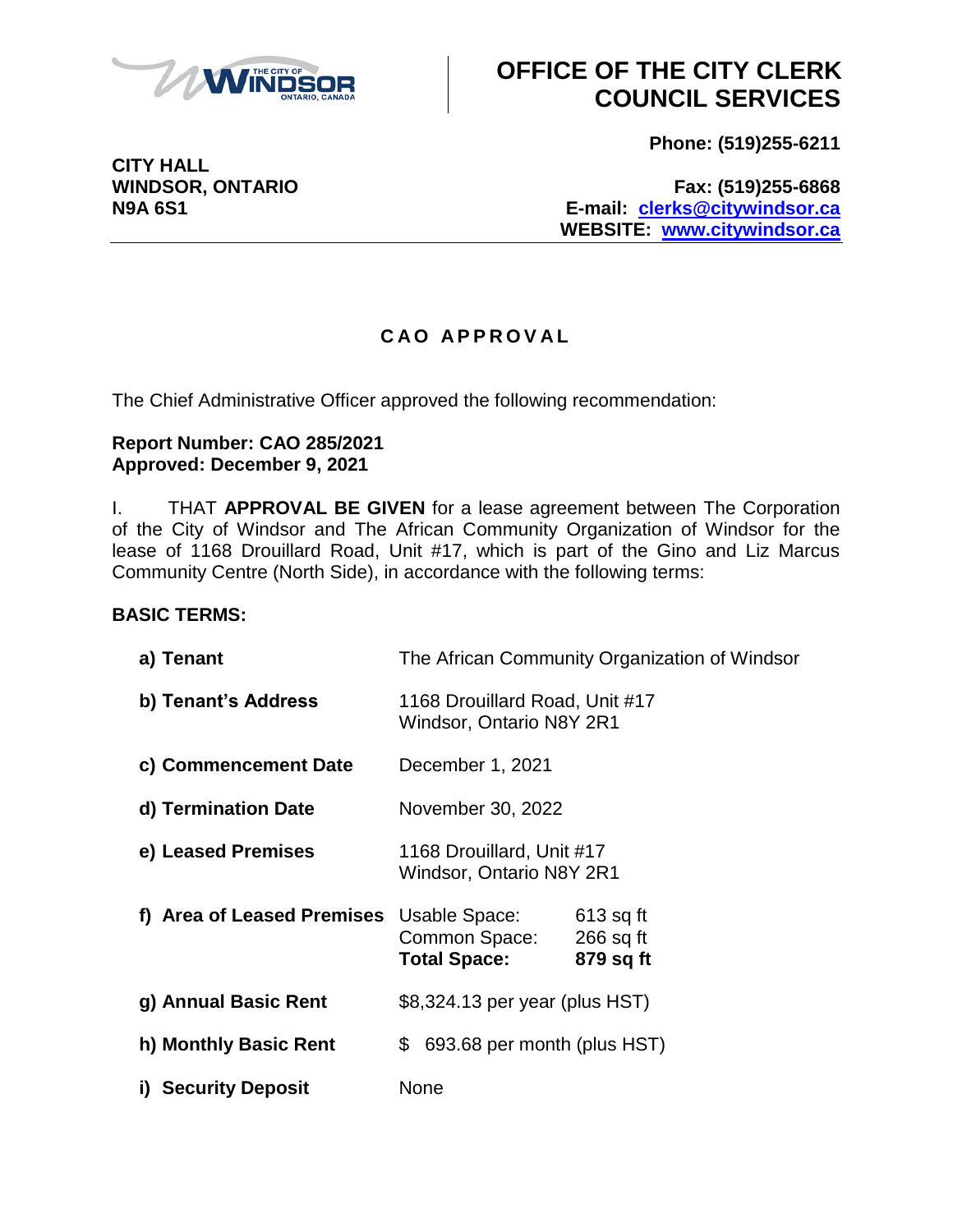

**Phone: (519)255-6211**

**CITY HALL**

#### **WINDSOR, ONTARIO Fax: (519)255-6868 N9A 6S1 E-mail: [clerks@citywindsor.ca](mailto:clerks@citywindsor.ca) WEBSITE: [www.citywindsor.ca](http://www.citywindsor.ca/)**

| j) Land Taxes          | Included in gross rent                                                                                                                                                                                                                                                                                                                                                                                                                   |  |
|------------------------|------------------------------------------------------------------------------------------------------------------------------------------------------------------------------------------------------------------------------------------------------------------------------------------------------------------------------------------------------------------------------------------------------------------------------------------|--|
| k) Utilities           | Included in gross rent                                                                                                                                                                                                                                                                                                                                                                                                                   |  |
| I) Permitted Use       | <b>Office / Meeting Space</b>                                                                                                                                                                                                                                                                                                                                                                                                            |  |
| m)Insurance            | <b>General Liability Insurance</b><br>Minimum Limit \$2,000,000<br>Tenant's Legal Liability Insurance<br>Minimum Limit \$300,000<br>The Corporation of the City of Windsor to be listed as<br>an additional insured, include cross liability and 30<br>days' notice of cancellation                                                                                                                                                      |  |
| n) Overholding Rental  | \$1,387.36 per month (plus HST)                                                                                                                                                                                                                                                                                                                                                                                                          |  |
| o) Renewal             | One (1) year option to renew, upon mutual consent,<br>on the same terms and conditions, save and except<br>rent                                                                                                                                                                                                                                                                                                                          |  |
| p) Guarantor           | None                                                                                                                                                                                                                                                                                                                                                                                                                                     |  |
| q) Special Provisions: | Tenant shall comply with the most up-to-date<br>regulations<br>in<br>place<br>under the<br>Emergency<br>Management and Civil Protection Act, as amended<br>from time to time, regardless of the frequency of such<br>amendments. Tenant shall also comply with any<br>guidelines and best practices issued by the Province<br>of Ontario or any other governing body in relation to<br>limiting the spread of COVID-19                   |  |
|                        | Tenant acknowledges and assumes responsibility for<br>complying with the Reopening Ontario (A Flexible<br>Response to COVID-19) Act, 2020, S.O. 2020, c. 17,<br>as may be amended from time to time, and all<br>regulations, rules, and orders issued thereunder,<br>without<br>including,<br>limitation,<br>any<br>masking<br>requirements, physical distancing requirements,<br>capacity limits, and proof of vaccination requirements |  |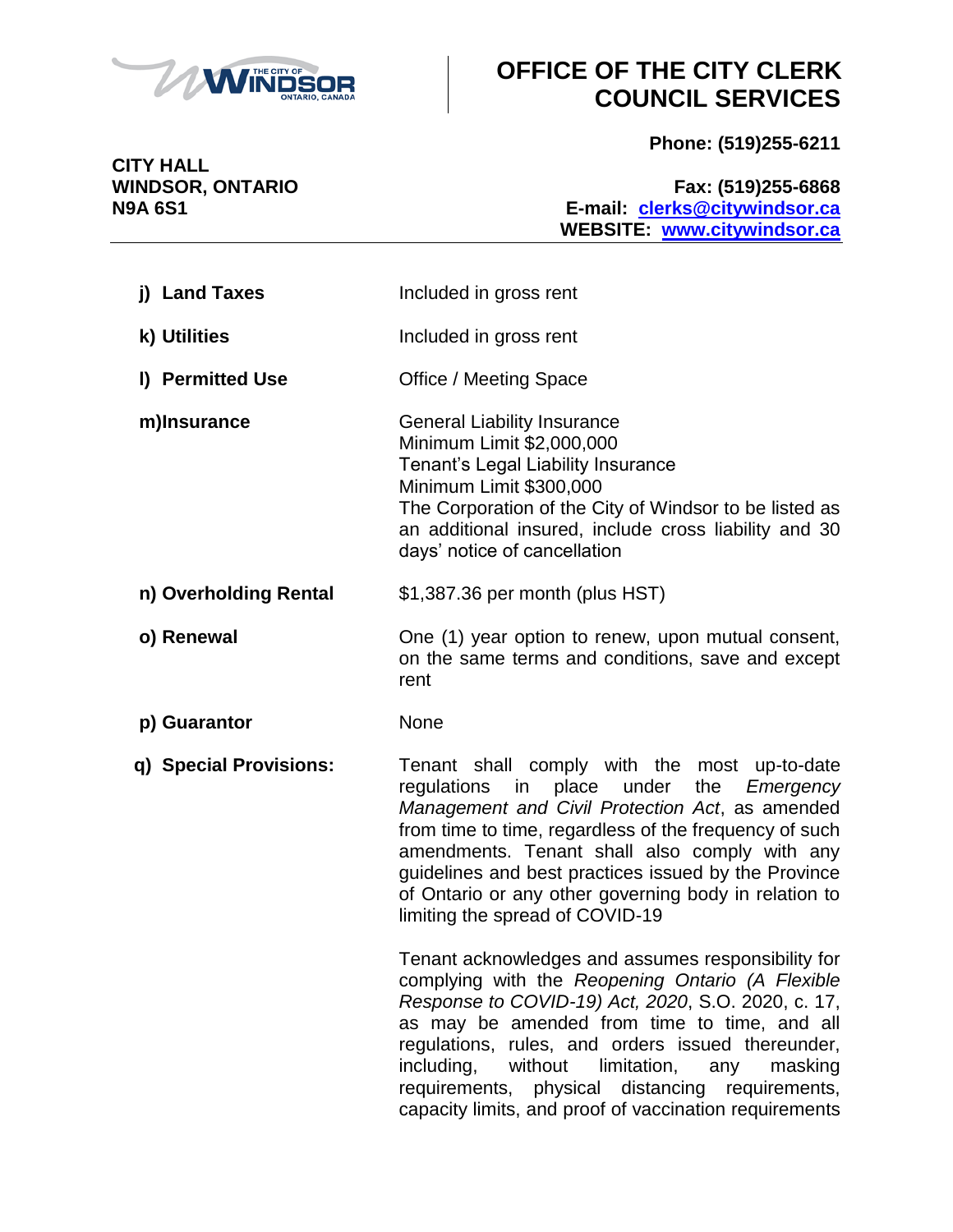

**Phone: (519)255-6211**

**WINDSOR, ONTARIO Fax: (519)255-6868 N9A 6S1 E-mail: [clerks@citywindsor.ca](mailto:clerks@citywindsor.ca) WEBSITE: [www.citywindsor.ca](http://www.citywindsor.ca/)**

> (the "**COVID Rules**"). Tenant further agrees to indemnify and hold harmless The Corporation of the City of Windsor from any and all liability, fines, loss, claims, demands, costs and expenses arising in any way from any failure to comply with the COVID Rules

> With respect to board room usage at the Gino and Liz Marcus Community Complex (North Side), Tenant is permitted to use the board room for no charge up to eight (8) times per calendar month

> Board room usage over and above eight (8) times per calendar month will be charged at the rate of \$10.00 per hour up to a maximum of \$50.00 per day

> Other than the boardroom, the current fee schedule approved by City Council applies to the rental of each room. Tenant is responsible for confirming rates with staff when booking rentals

II. THAT the Chief Administrative Officer and City Clerk **BE AUTHORIZED** to sign a Lease Agreement, to be satisfactory in form to the City Solicitor, in content to the Lease Administrator and the Executive Director of Recreation & Culture, and in financial content to the City Treasurer.

> Report Number: CAO 285/2021 Clerk's File: APM/14016

*Anna Ciacelli*

Deputy City Clerk/Supervisor of Council Services December 10, 2021

Department Distribution

Lease Administrator Manager of Real Estate Services Commissioner, Legal & Legislative Services Executive Director of Recreation & Culture Commissioner, Community Services

**CITY HALL**